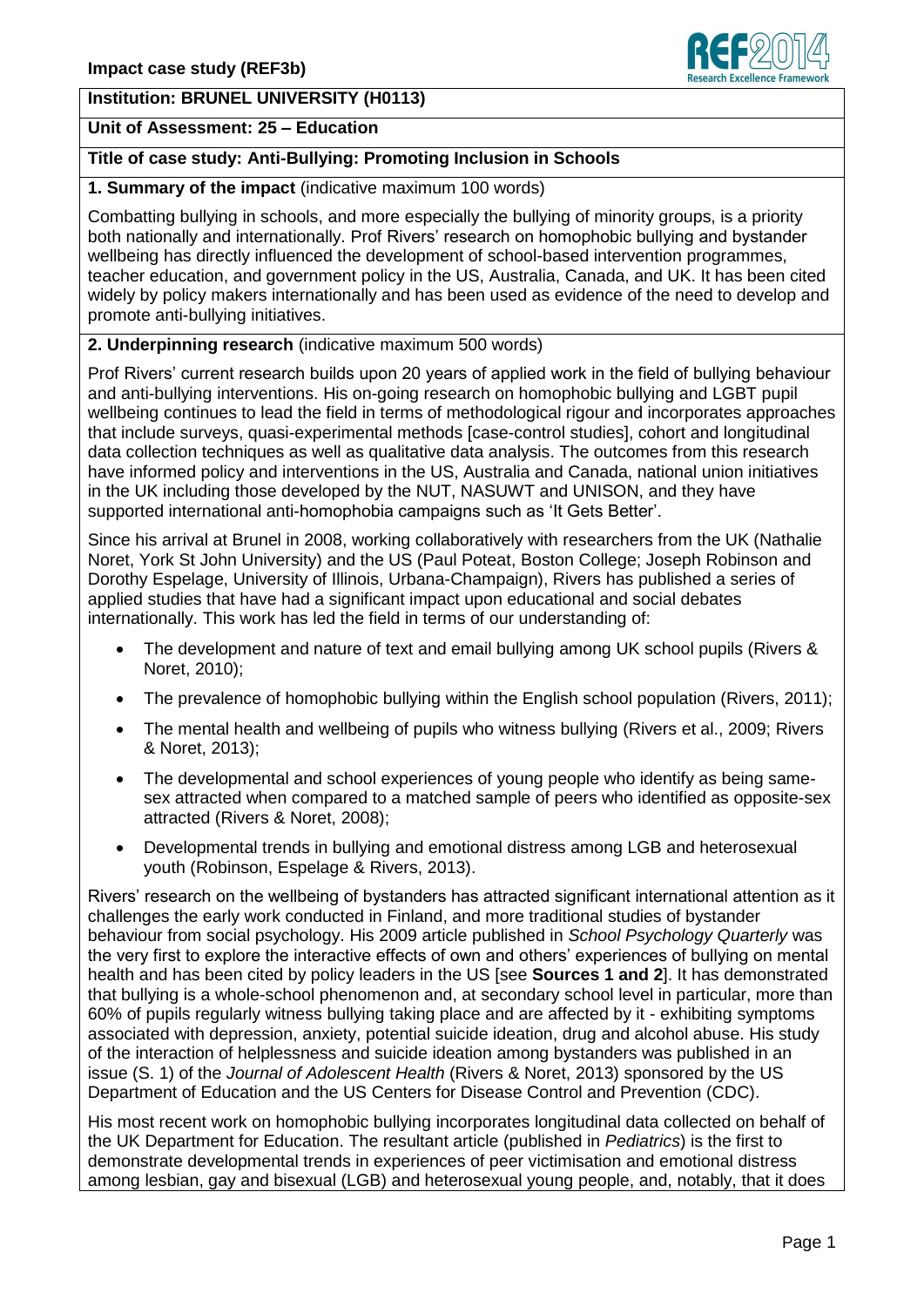

get better for LGB youth.

**3. References to the research** (indicative maximum of six references)

- **Rivers, I.** (2011). *Homophobic bullying: Research and theoretical perspectives*. New York, NY: Oxford University Press.
- **Rivers, I.**, & Noret, N. (2008). Well-being among same-sex and opposite sex attracted youth at school. *School Psychology Review*, *37*(2), 174-187. <http://www.nasponline.org/publications/spr/index.aspx?vol=37&issue=2>
- **Rivers, I.** & Noret, N. (2010). 'I h 8 u': Findings from a five-year study of text and e-mail bullying. *British Educational Research Journal*, *36*(4), 643-671. <http://dx.doi.org/10.1080/01411920903071918>
- **Rivers, I.** & Noret, N. (2013). Potential suicide ideation and its association with observing bullying at school. *Journal of Adolescent Health*, 53 (S. 1), S32-S36. <http://dx.doi.org/10.1016/j.jadohealth.2012.10.279>
- **Rivers, I.,** Poteat, V.P., Noret, N., & Ashurst, N. (2009). Observing bullying at school: The mental health implications of witness status. *School Psychology Quarterly*, *24*(4), 211-223. <http://bura.brunel.ac.uk/handle/2438/3990>
- Robinson, J.P., Espelage, D.L. & **Rivers, I.** (2013). Developmental trends in peer victimization and emotional distress in LGB and heterosexual youth. *Pediatrics*, 131(3), 423-430. <http://dx.doi.org/10.1542/peds.2012-2595>

## **4. Details of the impact** (indicative maximum 750 words)

Since 2008, Prof Rivers has led developments in applied bullying research, monitoring and intervention internationally. In March 2011, his work with Paul Poteat (Boston College) on challenging homophobic epithets was cited at the first ever White House conference on bullying attended by the President of the United States, the First Lady, the US Secretaries of Education and Health and Human Services [see **Source 3**]. Subsequently, in the same year he served on two US Department of Education sponsored expert panels to advise on (i) the determination of a uniform definition of bullying behaviour to be incorporated into public health surveillance for 9<sup>th</sup>-12<sup>th</sup> grade students in US high schools (Youth Risk Behavior Surveillance System; YRBSS - **see Sources 4 and 5**) and (ii) understand better the relationship between bullying and suicide-related behaviours among American youth, supporting the CDC's strategic direction on suicide prevention at a national level. As part of the expert panel to develop a uniform definition of bullying, and provide items that represent constructs of bullying for the YRBSS (which is conducted in the majority of states in the US), together with co-panellists, he argued for a definition that includes single incidents that have the potential to be repeated. This represents a significant departure from existing definitions of bullying used in the majority of states, and challenges legislation introduced by some states that require a pattern of behaviour to be evidenced before the term 'bullying' can be used. This approach assists teachers in taking preventative action when 'bullying' behaviour is first identified. The short definition now used by the US Department of Education (stopbullying.gov) in promoting its national anti-bullying strategies is based upon that devised by the expert panel (**see Source 6**).

Rivers' work (conducted in the UK) on bystander wellbeing continues to build momentum and has led to significant media interest worldwide. This research now informs part of the US Government's federal education priorities for creating safe schools (**see Source 7**) and has been showcased by members of the current administration in promoting 'the Washington Agenda'. For example, on 2 June, 2011, his work was incorporated into a presentation entitled 'Understanding Bullying' by Kevin Jennings (Assistant Deputy Secretary and Director of the Office of Safe and Drug Free Schools, US Department of Education) to the American Federation of Teachers (AFT) (**see Source 1).** Subsequently, it was cited by the US Secretary of Education, Arne Duncan, in a speech he gave at the 2<sup>nd</sup> Annual Federal Partners' Summit on Bullying in Washington, D.C. on 21 September, 2011: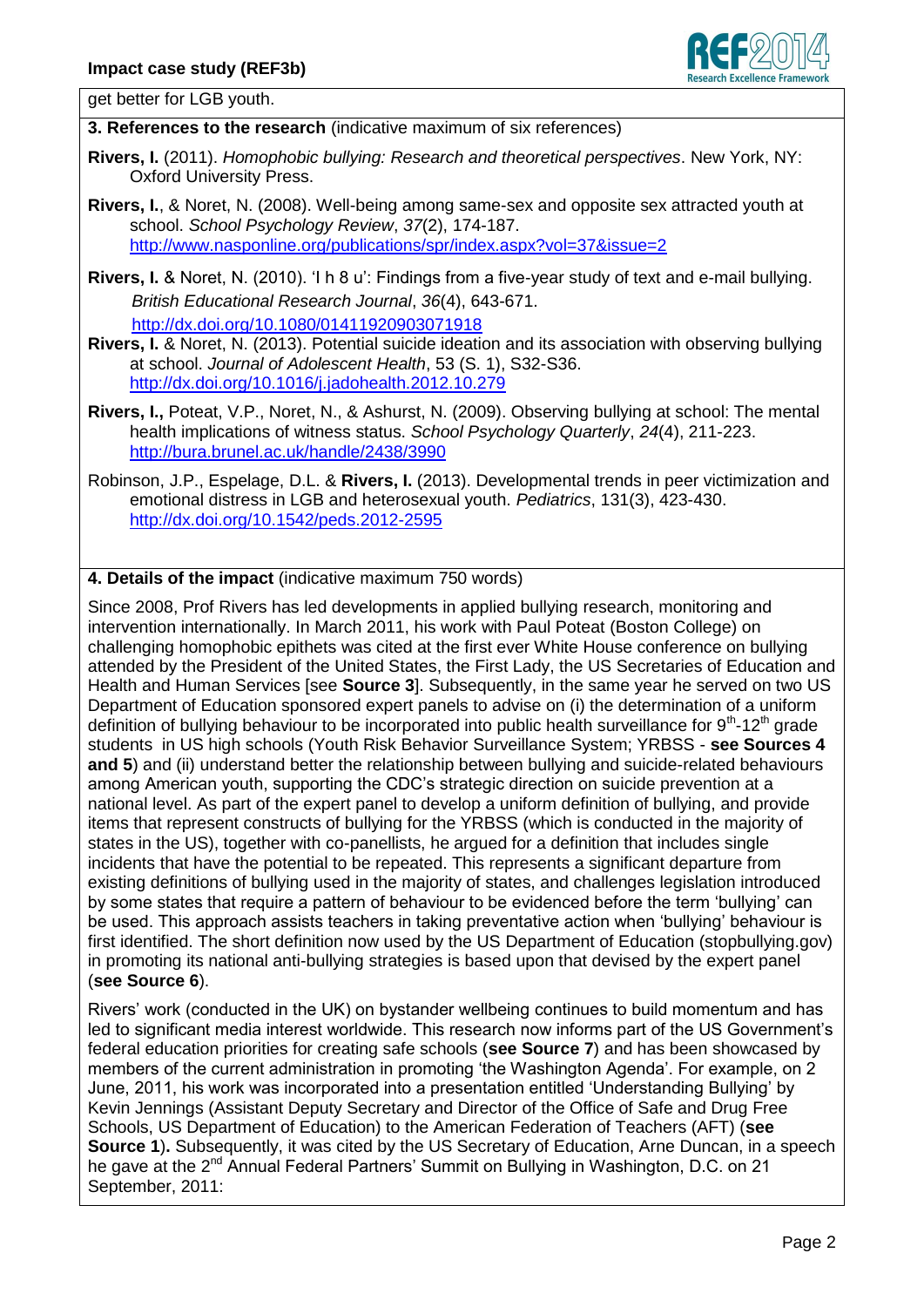

*Ian Rivers' research on students' mental health shows that students who witness bullying are more likely to use tobacco or alcohol, to be depressed, and to miss or skip school* **[see Source 2].**

Beyond the school context, this research is changing the way that discrimination is understood in the context of anti-bias and anti-genocide education. For example, Beth Lilach, Senior Director of Education & Community Affairs at the Holocaust Memorial and Tolerance Center in New York state, has incorporated the findings from his research published in *School Psychology Quarterly* into anti-discrimination training for the following groups of practitioners in the state: law enforcement personnel (cadets and commanders); parents; educators; school administrators; school support staff; faculty and students at Nassau Community College, Dowling College, Long Island University, Adelphi University and Hofstra University (Sorority and Fraternity Leaders); the US Naval Reserve Officers Training Corps; the Immaculate Conception Seminary; North Shore-Long Island Jewish Hospital; holocaust educators & tolerance facilitators (**see Source 8**).

Since 2012, Rivers has written a regular column on school behaviour for the *Times Educational Supplement* (TES Professional) highlighting how the findings from his own and others' research can be used by parents, teachers, governors and leadership teams in schools to combat all forms of bullying. His series of articles provides guidance to education professionals on approaches to combat bullying and discrimination (see **Source 9**). As of 27 September 2013, the TES has over 2.7 million online users in over 275 countries and territories (**see Source 10**).

**5. Sources to corroborate the impact** (indicative maximum of 10 references)

- [1] Presentation by US Assistant Deputy Secretary Kevin Jennings to the American Federation of Teachers, 2 June, 2011:<http://www.aft.org/pdfs/tools4teachers/bullywebinar060211.pdf>
- [2] Speech by US Secretary of Education, Arne Duncan, at the  $2^{nd}$  Annual Federal Partners' Summit on Bullying in Washington, D.C. on 21 September, 2011: <http://www.ed.gov/news/speeches/we-will-not-fail-our-children>
- [3] [http://www.stopbullying.gov/at-risk/groups/lgbt/white\\_house\\_conference\\_materials.pdf](http://www.stopbullying.gov/at-risk/groups/lgbt/white_house_conference_materials.pdf)
- [4] YRBSS in brief:<http://www.cdc.gov/healthyyouth/yrbs/brief.htm>
- [5] Letter received from a Behavioural Scientist (received on 16 May, 2013) confirms that:

…Dr. Rivers was part of a 12-person expert panel that was convened by the United States Department of Education and the United States Centers of Disease Control and Prevention in 2011 to create a uniform definition of bullying for surveillance and measurement. Creating a uniform definition of bullying for measurement is a critical step in supporting the assessment of the problem, targeting interventions and assessing the impact of interventions. The work of Dr. Rivers and the panel was critical in writing the current definition of bullying used and posted on the federal government's website: <http://www.stopbullying.gov/what-is-bullying/definition/index.html> . A larger document describing the definition will also be published in 2013 or 2014.

We deeply appreciate Dr. Rivers' contribution and work on this issue.

Centers for Disease Control and Prevention

National Center for Injury Prevention and Control

[6] Definition of bullying used by the US Department of Education

*Bullying is unwanted, aggressive behavior among school aged children that involves a real or perceived power imbalance. The behavior is repeated, or has the potential to be repeated, over time. Both kids who are bullied and who bully others may have serious, lasting problems*

<http://www.stopbullying.gov/what-is-bullying/definition/index.html>

[7] Presentation by US Assistant Deputy Secretary, Kevin Jennings to the National Conference